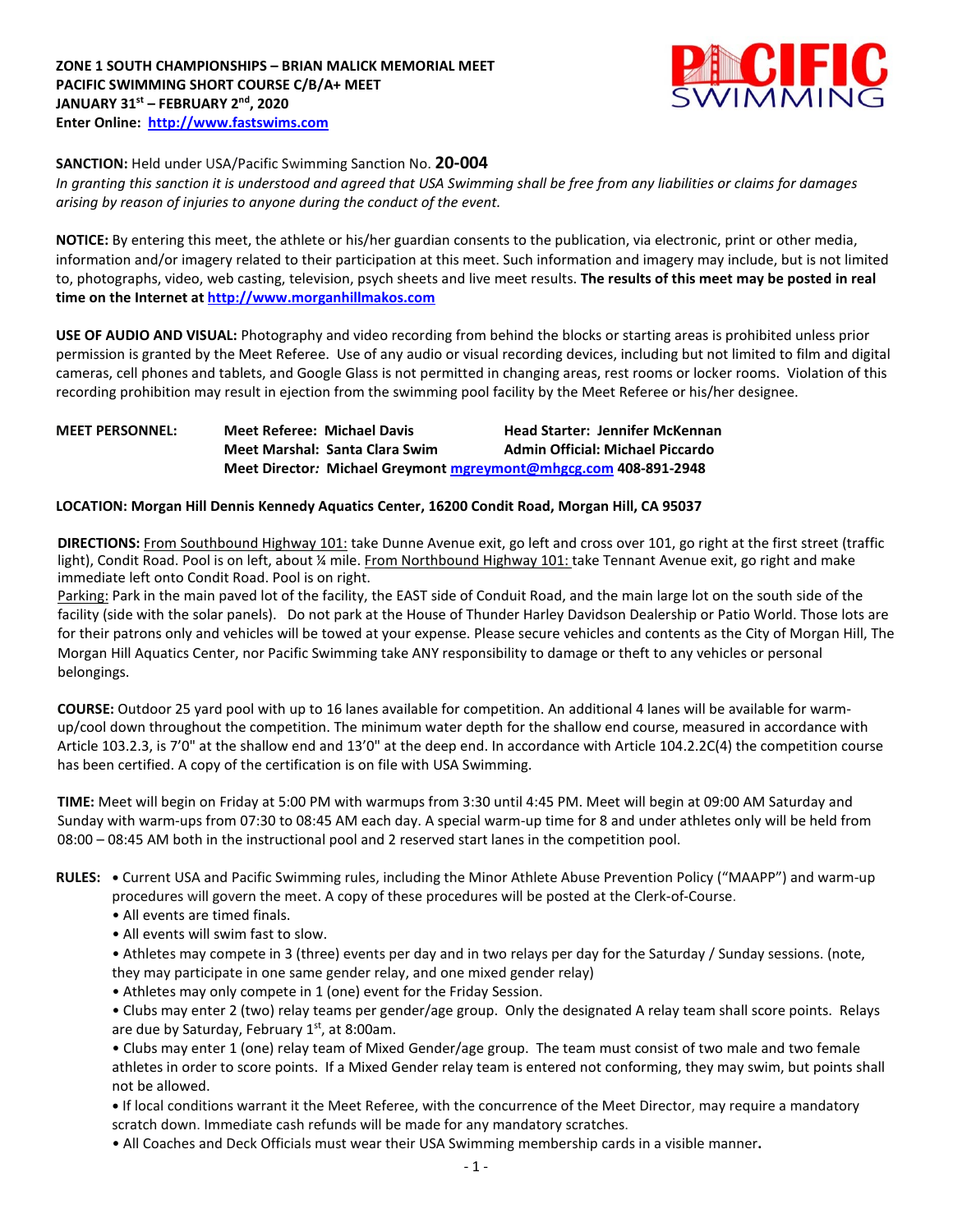**UNACCOMPANIED ATHLETES:** Any USA-S athlete-member competing at the meet must be accompanied by a USA Swimming member-coach for the purposes of athlete supervision during warm-up, competition and warm-down. If a Member-Coach of the athlete's USA-S Club does not attend the meet to serve in said supervisory capacity, it is the responsibility of the athlete or the athlete's legal guardian to arrange for supervision by a USA-S Member-Coach. The Meet Director or Meet Referee may assist the athlete in making arrangements for such supervision; however, it is recommended that such arrangements be made in advance of the meet by the athlete's USA-S Club Member-Coach.

**RACING STARTS:** Athletes must be certified by a USA-S Member-Coach as being proficient in performing a racing start, or must start the race in the water. It is the responsibility of the athlete or the athlete's legal guardian to ensure compliance with this requirement.

**RESTRICTIONS:** • Smoking and the use of other tobacco products is prohibited on the pool deck, in the locker rooms, in spectator seating, on standing areas and in all areas used by athletes, during the meet and during warm-up periods.

- Sale and use of alcoholic beverages is prohibited in all areas of the meet venue.
- No glass containers are allowed in the meet venue.
- No propane heater is permitted except for snack bar/meet operations.
- All shelters must be properly secured. Please do not use stakes in the landscaping due to irrigation system.
- Deck Changes are prohibited.

• Destructive devices, to include but not limited to, explosive devices and equipment, firearms (open or concealed), blades, knives, mace, stun guns and blunt objects are strictly prohibited in the swimming facility and its surrounding areas. If observed, the Meet Referee or his/her designee may ask that these devices be stored safely away from the public or removed from the facility. Noncompliance may result in the reporting to law enforcement authorities and ejection from the facility. Law enforcement officers (LEO) are exempt per applicable laws.

• Operation of a drone, or any other flying apparatus, is prohibited over the venue (pools, athlete/coach areas, spectator areas and open ceiling locker rooms) any time athletes, coaches, officials and/or spectators are present.

**ELIGIBILITY:** • Athletes must be current members of USA-S and enter their name and registration number on the meet entry card as they are shown on their Registration Card. If this is not done, it may be difficult to match the athlete with the registration and times database. The meet host will check all athlete registrations against the SWIMS database and if not found to be registered, the Meet Director shall accept the registration at the meet (a \$10 surcharge will be added to the regular registration fee). Duplicate registrations will be refunded by mail.

• The meet is open to athletes from Zone 1 South Clubs only. Athletes who are unattached but participating with a Zone 1 South Club are eligible to compete.

• Entries with "NO TIME" will be Accepted**.**

• Entry times submitted for this meet may be checked against a computer database and may be changed in accordance with Pacific Swimming Entry Time Verification Procedures.

• Disabled athletes are welcome to attend this meet and should contact the Meet Director or Meet Referee regarding any special accommodations on entry times and seeding per Pacific Swimming policy.

• Athletes 19 years of age and over may compete in the meet for time only, no awards. Such athletes must have met standards for the 17-18 age group.

• The athlete's age will be the age of the athlete on the first day of the meet.

**ENTRY FEES:** \$4.00 per event plus an \$8.00 participation fee per athlete. Entries will be rejected if payment is not sent at time of request. No refunds will be made, except mandatory scratch downs. Relays are \$9.00 per relay team entry.

**ONLINE ENTRIES:** To enter online go to **[www.fastswims.com](http://www.fastswims.com/)** to receive an immediate entry confirmation. This method requires payment by credit card. FastSwims charges a processing fee for this service, 6.5% of the total Entry Fees plus \$0.75 per transaction, regardless of number of athletes. Please note that the processing fee is a separate fee from the Entry Fees. If you do not wish to pay the processing fee, enter the meet using a mail entry. Entering online is a convenience, is completely voluntary, and is in no way required or expected of an athlete by Pacific Swimming. Online entries will be accepted through Wednesday, January 22nd, 2020.

**MAILED ENTRIES**: Entries must be on the attached consolidated entry form. Forms must be filled out completely and printed clearly with athlete's best time. Entries must be postmarked by midnight, Monday, January 20th, 2020**. No late entries will be accepted.** Requests for confirmation of receipt of entries should include a self-addressed envelope.

### **Make check payable to**: **Zone 1 South**

**Mail entries to**: Zone 1 South, Attn: Michael Greymont 409 Tennant Ave, STE 423, Morgan Hill, CA 95037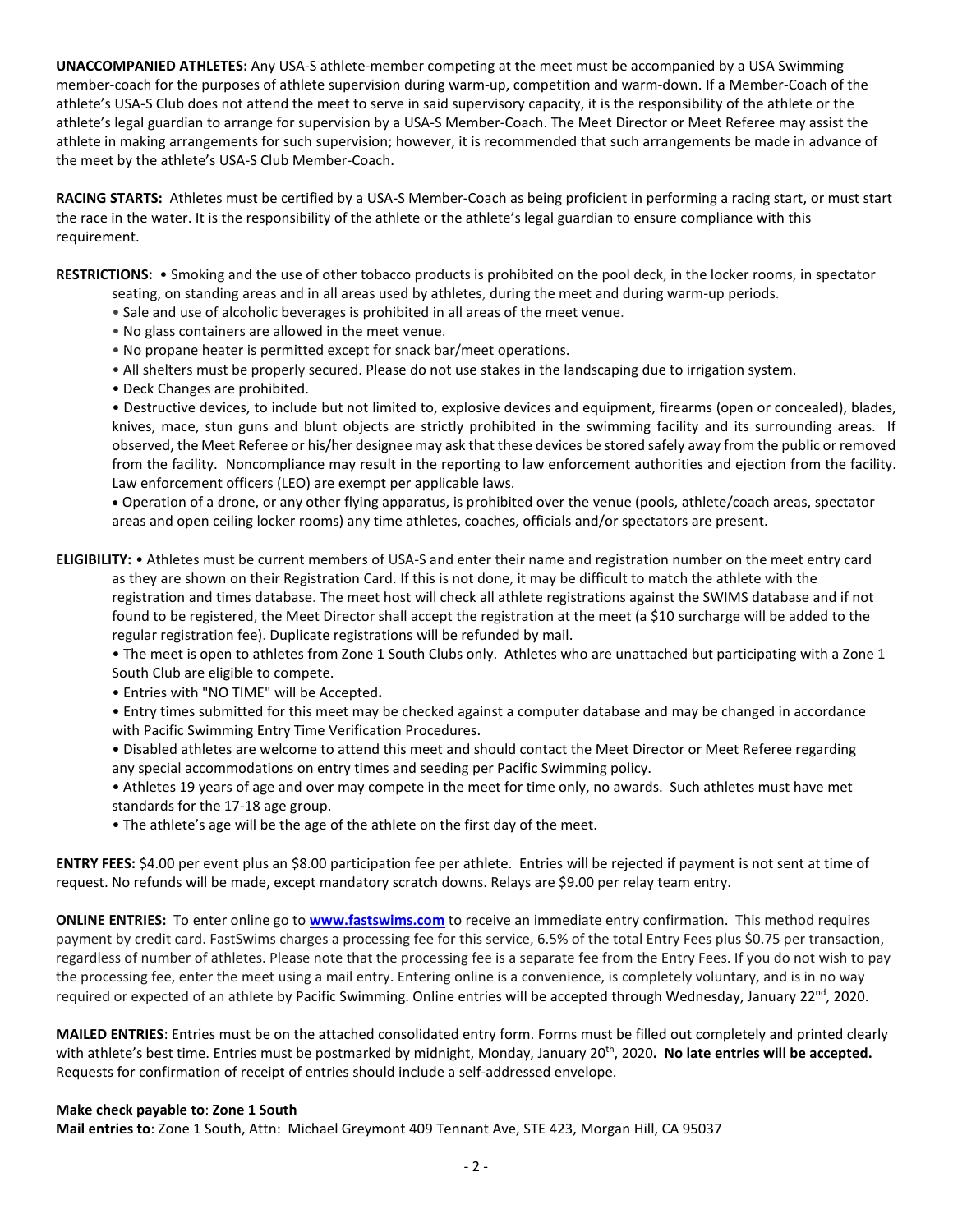**CHECK-IN:** The meet will be deck seeded. Athletes must check-in at the Clerk-of-Course. No event shall be closed more than 30 minutes before the scheduled start of the session. Close of check-in for remaining events shall be no more than 60 minutes before the estimated time of the start of the first heat of the event. Athletes who do not check in will not be seeded in the event.

**SCRATCHES:** Any athletes not reporting for or competing in an individual timed final event that they have checked in for shall not be penalized.

**AWARDS:** The athlete's awards will be available to a club representative at the end of the competition. "A" medals shall be awarded to the athletes achieving new "A" times. Individual High-Point awards shall also be awarded at the end of the meet by Age Group, by Gender.

## **ADMISSION:** Free. A **downloadable PDF of the complete program shall be available free of charge.**

**SNACK BAR & HOSPITALITY:** A snack bar and/or food trucks will be available throughout the competition. Coaches and working deck officials will be provided lunch. Hospitality will serve refreshments to timers and volunteers.

**MISCELLANEOUS:** No overnight parking is allowed. Facilities will not be provided after meet hours.

# **SCORING:**

1.There are three divisions (A, B, C) per event.

a. A division is composed of all athletes that have a USA Swimming A time or faster for the event.

b. B division is composed of all athletes that have a USA Swimming B time or faster, but less than an A time, for the event.

c. C division is composed of all athletes that have slower than a B time for the event plus all NT (No Time) entries.

2. Unattached athletes cannot earn points or participate in relays.

3. Friday's event winners will be awarded ribbons but points will not be used in the scoring of the meet.

4. The divisions are based on entry times, not result times.

5. An athlete can score points in each of the three divisions (A, B, & C). It's not important which division points are earned in since all three divisions use the same scoring (see below). All that is important is an athlete's total points, which are added to their Club's total points.

6. It is possible for an athlete to earn points in each of the three divisions since they may have a mix of A, B, & C entry times for the events they swim. For example, after the meet is all over John has 16 points in the A division, 20 points in the B division, and 4 points in the C division. Therefore, John earns 40 points for his club for the meet.

7. Clubs are divided into three categories – Small, Medium, and Large as determined by the number of athletes that enter the meet. This will be determined prior to the start of the meet and Clubs will be notified which category they are in prior to the start of the meet.

a. Small: under 80 entries; Medium: 80 – 169 entries; Large: 170 or greater entries. This will be determined, and Clubs shall be notified prior to the start of the meet.

b. There are three awards per Club category – first, second, and third place.

8. Relay points are also awarded at the club level but no individual point tracking is needed for relays. Relay points are twice the individual points.

9. Clubs may have up to two (2) relay teams per age group/event, however ONLY the DECLARED A relay team will be allowed to score points. Team B will not score. The Club may have 2 (two) same gender/age group relay teams and 1 (one) Mixed Gender relay team. The Mixed Gender team shall score points provided they are comprised of 2 Men, 2 Women.

### **Points awarded to the athletes:**

| <b>DIVISION</b> | 1ST | <b>DND</b> | <b>2RD</b> | $A^{TH}$ | 5 <sup>TH</sup> | 6 <sup>TH</sup> | 7 <sup>TH</sup> | 8 <sup>TH</sup> |
|-----------------|-----|------------|------------|----------|-----------------|-----------------|-----------------|-----------------|
|                 |     |            |            |          |                 |                 |                 |                 |
|                 |     |            |            |          |                 |                 |                 |                 |
|                 |     |            |            |          |                 |                 |                 |                 |
| <b>RELAYS</b>   | 18  | 14         | 12         | 10       |                 |                 |                 |                 |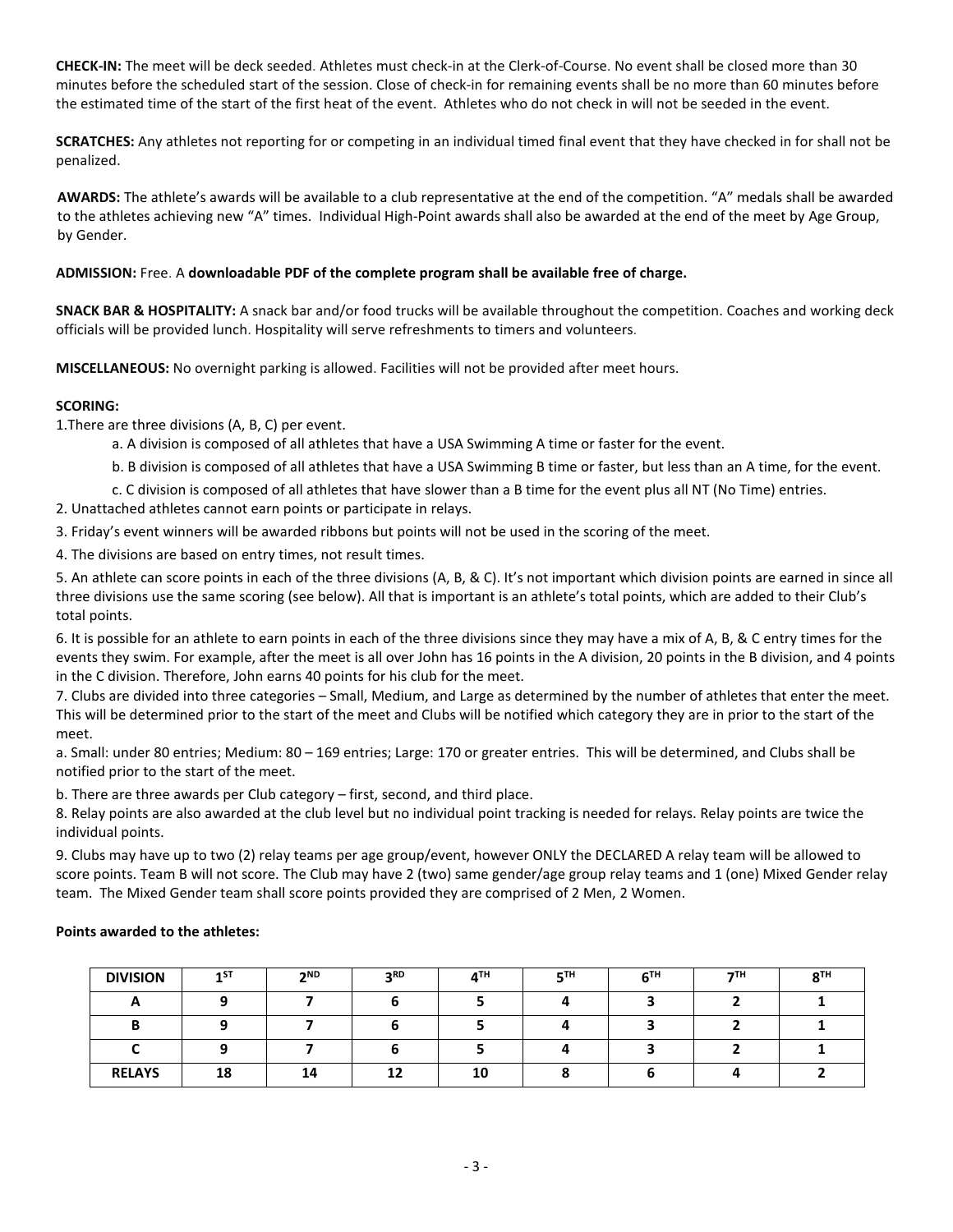10. If there are less than 8 athletes in any of the three divisions for an event (remember, the divisions are based on entry times in this document) then points are only awarded down to the number of places that swam. For example, event 37 only has three girls in the A division. Therefore, all three athletes get points and they are 9, 7, and 6 for the three girls. There are no 4th through 8th place points awarded.

**SPIRIT AWARD:** We will be awarding a club at the meet the Zone 1 South Team Spirit Award. This shall be determined by non-club affiliated representatives, and a vote shall be taken during Sunday's session to determine the club with the most 'Team Spirit'.

### **MINIMUM OFFICIALS: Required Officials**

| Club athlete entered in session | Trained and carded officials requested |
|---------------------------------|----------------------------------------|
| $1 - 10$                        |                                        |
| $11 - 25$                       |                                        |
| $26 - 50$                       |                                        |
| 51-75                           |                                        |
| 76-100                          |                                        |
| 100 or more                     | Addt'l 1 for every 25 athletes         |

**\*\*\* Note, Clubs that do not bring the required officials shall be assessed a fee of \$100 payable to Zone 1 South.**

**Clubs shall provide to the Zone 1 South Official's Co-Chairs, Jennifer McKenna[n jenmckenn@hotmail.com](mailto:jenmckenn@hotmail.com) and John Abe [johnabe@gmail.com](mailto:johnabe@gmail.com) the list of officials that are coming to the meet by 11:59 PM, Monday, January 13, 2020.**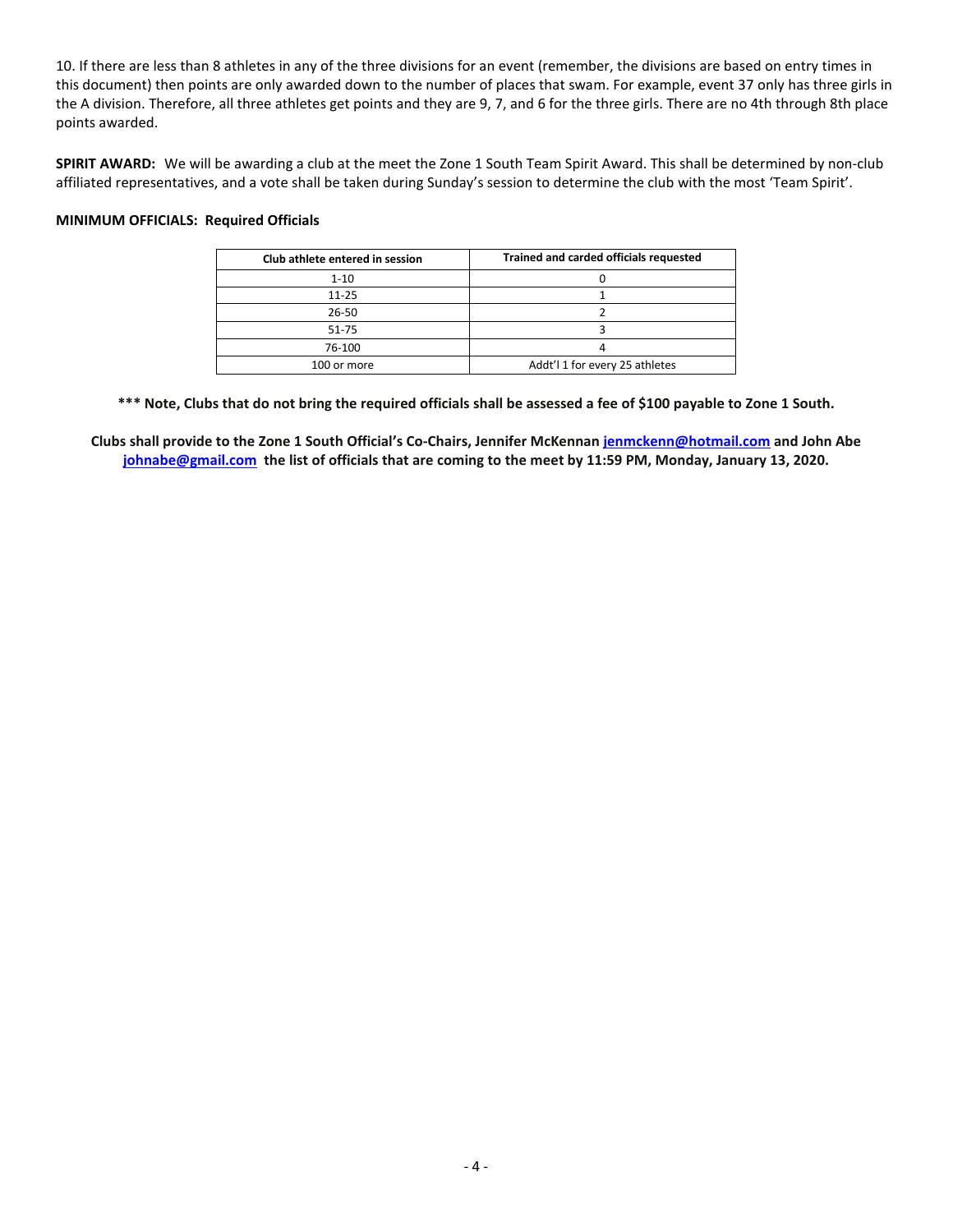|                   | Friday, January 31st, 2020            | Sunday February 2nd, 2020 |                   |                            |                  |  |  |
|-------------------|---------------------------------------|---------------------------|-------------------|----------------------------|------------------|--|--|
| <b>EVENT</b><br># | <b>EVENT</b>                          | <b>EVENT</b><br>#         | <b>EVENT</b><br># | <b>EVENT</b>               | <b>EVEN</b><br># |  |  |
| $\mathbf{1}$      | 10-U 200 IM**                         | $\overline{2}$            | 63                | 15-Over 100 Free           | 64               |  |  |
| $\overline{3}$    | 11 - Over 400 IM**                    | 4                         | 65                | 13-14 100 Free             | 66               |  |  |
| 5                 | 9-Over 500 Free**                     | 6                         | 67                | 11-12 100 Free             | 68               |  |  |
|                   | Saturday, February 1st, 2020          |                           | 69                | 9-10 100 Free              | 70               |  |  |
| $\overline{7}$    | 15-Over 100 Fly                       | 8                         | 71                | 7-8 50 Free                | 72               |  |  |
| 9                 | 13-14 100 Fly                         | 10                        | 73                | 6-Under 50 Free            | 74               |  |  |
| 11                | 11-12 50 Fly                          | 12                        | 75                | 15-Over 200 IM             | 76               |  |  |
| 13                | 9-10 50 Fly                           | 14                        | 77                | 13-14 200 IM               | 78               |  |  |
| 15                | 7-8 25 Fly                            | 16                        | 79                | 11-12 100 IM               | 80               |  |  |
| 17                | 6 Under 25 Fly                        | 18                        | 81                | 9-10 100 IM                | 82               |  |  |
| 19                | 15-Over 100 Back                      | 20                        | 83                | 7-8 100 IM                 | 84               |  |  |
| 21                | 13-14 100 Back                        | 22                        | 85                | 6-Under 100 IM             | 86               |  |  |
| 23                | 11-12 50 Back                         | 24                        | 87                | 15-Over 50 Free            | 88               |  |  |
| 25                | 9-10 50 Back                          | 26                        | 89                | 13-14 50 Free              | 90               |  |  |
| 27                | 7-8 25 Back                           | 28                        | 91                | 11-12 50 Free              | 92               |  |  |
| 29                | 6 Under 25 Back                       | 30                        | 93                | 9-10 50 Free               | 94               |  |  |
| 31                | 15 Over 100 Breast                    | 32                        | 95                | 7-8 25 Free                | 96               |  |  |
| 33                | 13-14 100 Breast                      | 34                        | 97                | 6-Under 25 Free            | 98               |  |  |
| 35                | 11-12 50 Breast                       | 36                        | 99                | 15-Over 200 FR Relay       | 100              |  |  |
| 37                | 9-10 50 Breast                        | 38                        | 101               | 15-Over 200 FR Relay MIXED | 102              |  |  |
| 39                | 7-8 25 Breast                         | 40                        | 103               | 13-14 200 FR Relay         | 104              |  |  |
| 41                | 6 Under 25 Breast                     | 42                        | 105               | 13-14 200 FR Relay MIXED   | 106              |  |  |
| 43                | 15-Over 200 Med Relay                 | 44                        | 107               | 11-12 200 FR Relay         | 108              |  |  |
| 45                | 15-Over 200 Med Relay MIXED           | 46                        | 109               | 11-12 200 FR Relay MIXED   | 110              |  |  |
| 47                | 13-14 200 Med Relay                   | 48                        | 111               | 9-10 200 FR Relay          | 112              |  |  |
| 49                | 13-14 200 Med Relay MIXED             | 50                        | 113               | 9-10 200 FR Relay MIXED    | 114              |  |  |
| 51                | 11-12 Med Relay 200 Med Relay         | 52                        | 115               | 8 Under 100 FR Relay       | 116              |  |  |
| 53                | 11-12 Med Relay 200 Med Relay MIXED   | 54                        | 117               | 8 Under 100 FR Relay MIXED | 118              |  |  |
| 55                | 9-10 Med Relay 200 Med Relay          | 56                        |                   |                            |                  |  |  |
| 57                | 9-10 Med Relay 200 Med Relay MIXED    | 58                        |                   |                            |                  |  |  |
| 59                | 8-Under Med Relay 100 Med Relay       | 60                        |                   |                            |                  |  |  |
| 61                | 8-Under Med Relay 100 Med Relay MIXED | 62                        |                   |                            |                  |  |  |

| day, January 31st, 2020          |                   |  |
|----------------------------------|-------------------|--|
| <b>EVENT</b>                     | <b>EVENT</b><br># |  |
| 10-U 200 IM**                    | $\overline{2}$    |  |
| 11 - Over 400 IM**               | $\overline{4}$    |  |
| 9-Over 500 Free**                | 6                 |  |
| Saturday, February 1st, 2020     |                   |  |
| 15-Over 100 Fly                  | 8                 |  |
| 13-14 100 Fly                    | 10                |  |
| 11-12 50 Fly                     | 12                |  |
| 9-10 50 Fly                      | 14                |  |
| 7-8 25 Fly                       | 16                |  |
| 6 Under 25 Fly                   | 18                |  |
| 15-Over 100 Back                 | 20                |  |
| 13-14 100 Back                   | 22                |  |
| 11-12 50 Back                    | 24                |  |
| 9-10 50 Back                     | 26                |  |
| 7-8 25 Back                      | 28                |  |
| 6 Under 25 Back                  | 30                |  |
| 15 Over 100 Breast               | 32                |  |
| 13-14 100 Breast                 | 34                |  |
| 11-12 50 Breast                  | 36                |  |
| 9-10 50 Breast                   | 38                |  |
| 7-8 25 Breast                    | 40                |  |
| 6 Under 25 Breast                | 42                |  |
| 15-Over 200 Med Relay            | 44                |  |
| 5-Over 200 Med Relay MIXED       | 46                |  |
| 13-14 200 Med Relay              | 48                |  |
| 13-14 200 Med Relay MIXED        | 50                |  |
| 1-12 Med Relay 200 Med Relay     | 52                |  |
| Med Relay 200 Med Relay MIXED    | 54                |  |
| -10 Med Relay 200 Med Relay      | 56                |  |
| Med Relay 200 Med Relay MIXED    | 58                |  |
| Inder Med Relay 100 Med Relay    | 60                |  |
| er Med Relay 100 Med Relay MIXED | 62                |  |

# **\*\*For ALL Friday Events, Athletes MUST have their own timers, and Events 5 and 6 must have their own timers and lap counters.**

Use the following URL to find the time standards: <http://www.pacswim.org/swim-meet-times/standards>

Note, Mixed Gender relays have the same number as the age group listed, so for entry, please indicate which team you are entering, Team A, Team B, or Mixed Gender (MG)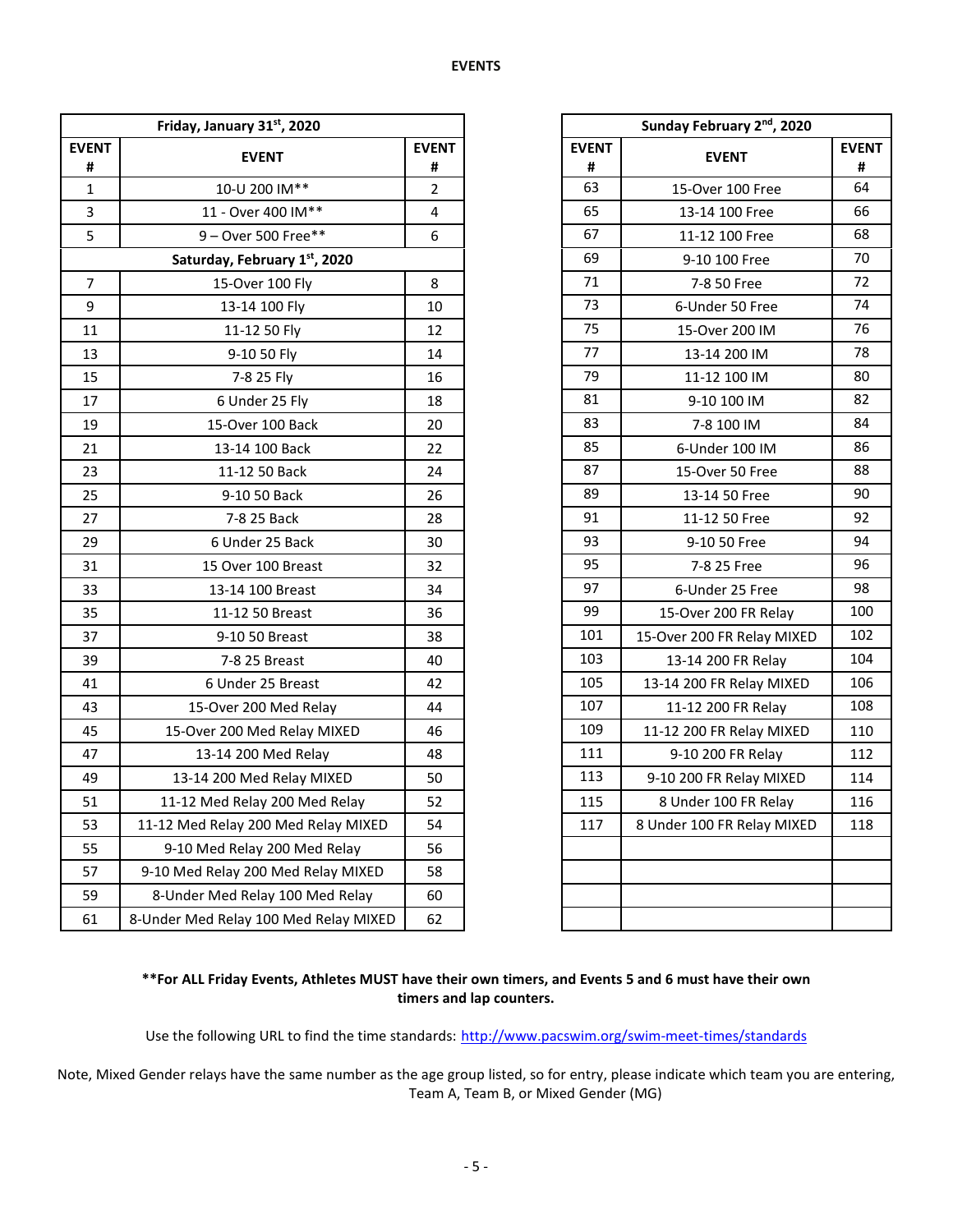#### **RELAY ENTRY FORM**

| <b>CLUB</b><br><b>LSC</b> |                  |                             |                |                                      | <b>CLUB ABBREVIATION</b> |          |                    |  |  |
|---------------------------|------------------|-----------------------------|----------------|--------------------------------------|--------------------------|----------|--------------------|--|--|
|                           |                  |                             |                |                                      |                          |          |                    |  |  |
|                           |                  | Saturday February 1st, 2020 |                |                                      |                          |          |                    |  |  |
| <b>GENDER</b>             | <b>AGE GROUP</b> | <b>B TEAM</b>               |                |                                      |                          |          |                    |  |  |
|                           |                  | <b>EVENT</b>                | #              | A TEAM                               |                          |          | <b>MG TEAM</b>     |  |  |
|                           |                  |                             |                |                                      |                          |          |                    |  |  |
|                           |                  |                             |                |                                      |                          |          |                    |  |  |
|                           |                  |                             |                |                                      |                          |          |                    |  |  |
|                           |                  |                             |                |                                      |                          |          |                    |  |  |
|                           |                  |                             |                |                                      |                          |          |                    |  |  |
| <b>GENDER</b>             | <b>AGE GROUP</b> | <b>EVENT</b>                | $\pmb{\sharp}$ | Sunday, February 2nd, 2020<br>A TEAM | <b>B TEAM</b>            |          |                    |  |  |
|                           |                  |                             |                |                                      |                          |          | <b>MG TEAM</b>     |  |  |
|                           |                  |                             |                |                                      |                          |          |                    |  |  |
|                           |                  |                             |                |                                      |                          |          |                    |  |  |
|                           |                  |                             |                |                                      |                          |          |                    |  |  |
|                           |                  |                             |                |                                      |                          |          |                    |  |  |
|                           |                  |                             |                |                                      |                          |          |                    |  |  |
|                           |                  |                             |                |                                      |                          |          |                    |  |  |
|                           |                  |                             |                |                                      |                          |          |                    |  |  |
|                           |                  |                             |                |                                      |                          |          |                    |  |  |
|                           |                  |                             |                |                                      |                          |          |                    |  |  |
|                           |                  |                             |                |                                      |                          |          |                    |  |  |
|                           |                  |                             |                |                                      |                          |          |                    |  |  |
|                           |                  |                             |                |                                      |                          |          |                    |  |  |
|                           |                  |                             |                |                                      |                          |          |                    |  |  |
|                           |                  |                             |                |                                      |                          |          |                    |  |  |
|                           |                  |                             |                |                                      |                          |          |                    |  |  |
|                           |                  |                             |                |                                      |                          |          |                    |  |  |
| <b>COACH NAME</b>         |                  |                             |                |                                      |                          | # RELAYS |                    |  |  |
|                           |                  |                             |                |                                      |                          |          | RELAY X \$9.00 EA. |  |  |
|                           |                  |                             |                |                                      |                          |          |                    |  |  |
| <b>COACH EMAIL</b>        |                  |                             |                |                                      |                          | TOTAL    | \$                 |  |  |